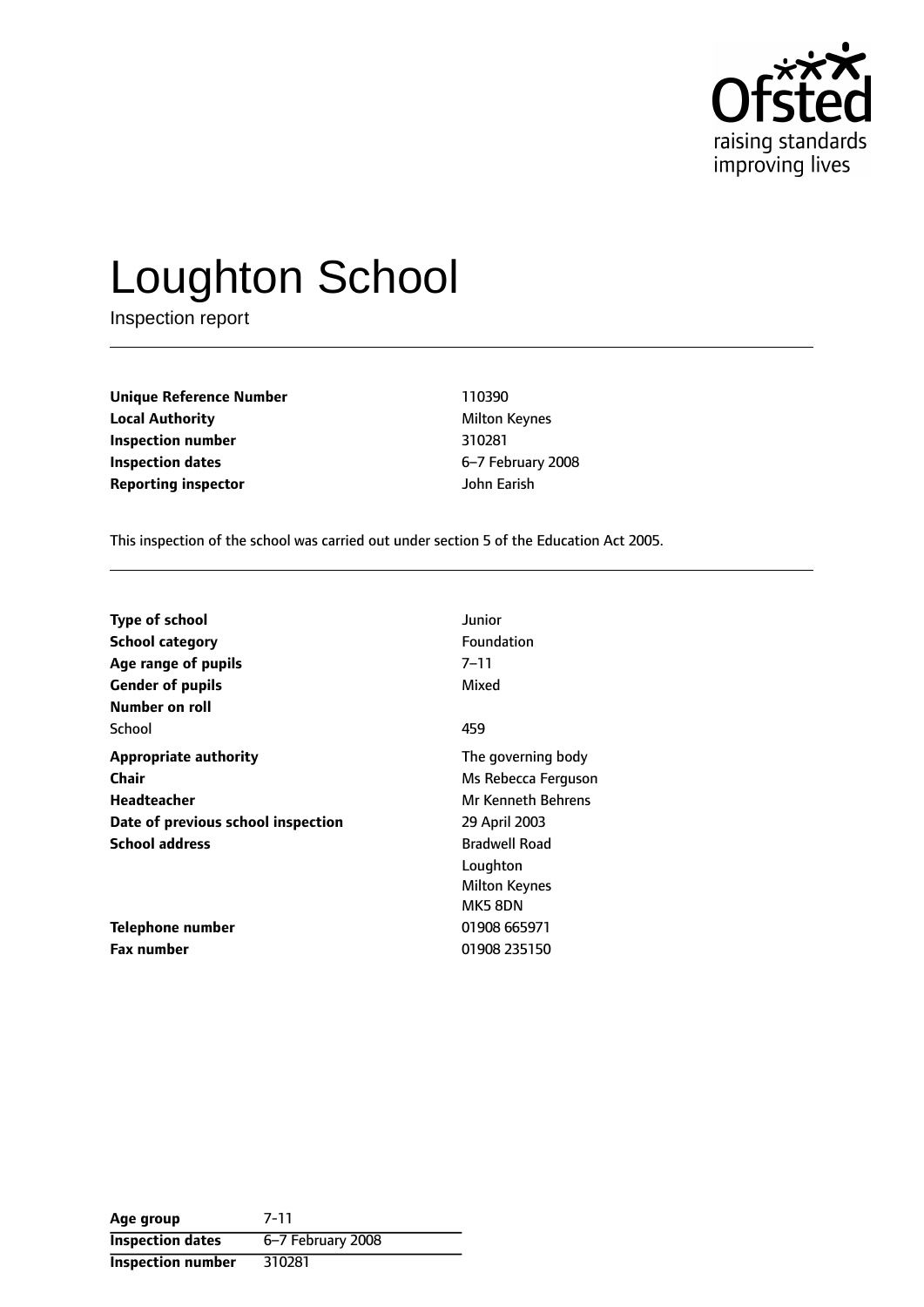.

© Crown copyright 2008

#### Website: www.ofsted.gov.uk

This document may be reproduced in whole or in part for non-commercial educational purposes, provided that the information quoted is reproduced without adaptation and the source and date of publication are stated.

Further copies of this report are obtainable from the school. Under the Education Act 2005, the school must provide a copy of this report free of charge to certain categories of people. A charge not exceeding the full cost of reproduction may be made for any other copies supplied.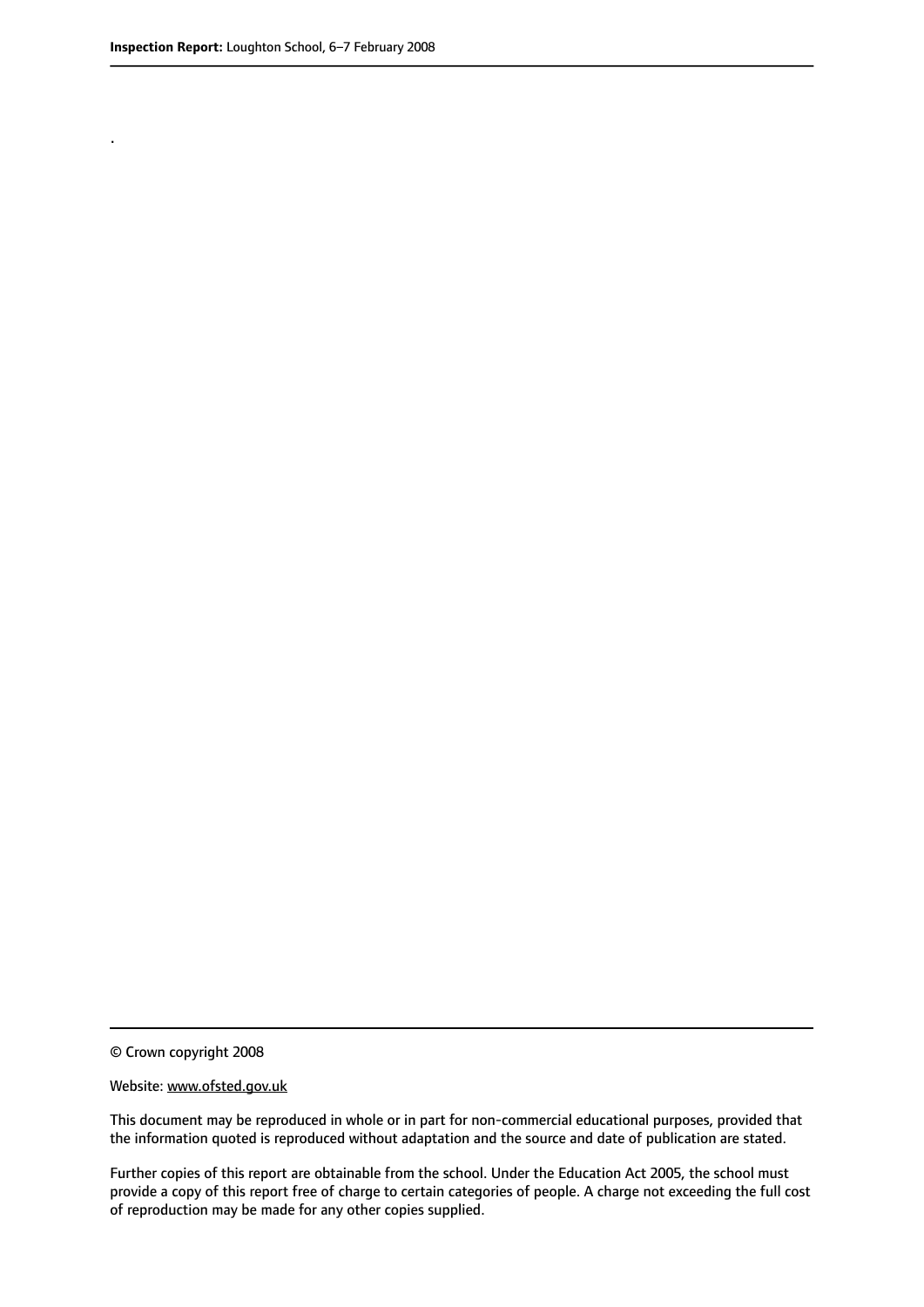# **Introduction**

The inspection was carried out by three Additional Inspectors.

## **Description of the school**

This large four-form entry junior school is popular and oversubscribed. Pupils come from a wide range of social and cultural backgrounds, with around a third from different minority ethnic groups. The numbers speaking English as an additional language (EAL) is well above the national average. The proportion of pupils with learning difficulties and disabilities (LDD), particularly those who struggle with reading and writing, is in line with that found nationally. There are three children with statements of special educational need. The school was reorganised from a middle to a junior school just over two years ago with pupils coming from eleven other schools. It has achieved the Artsmark Gold, Activemark and the Healthy Schools award.

#### **Key for inspection grades**

| Grade 1 | Outstanding  |
|---------|--------------|
| Grade 2 | Good         |
| Grade 3 | Satisfactory |
| Grade 4 | Inadequate   |
|         |              |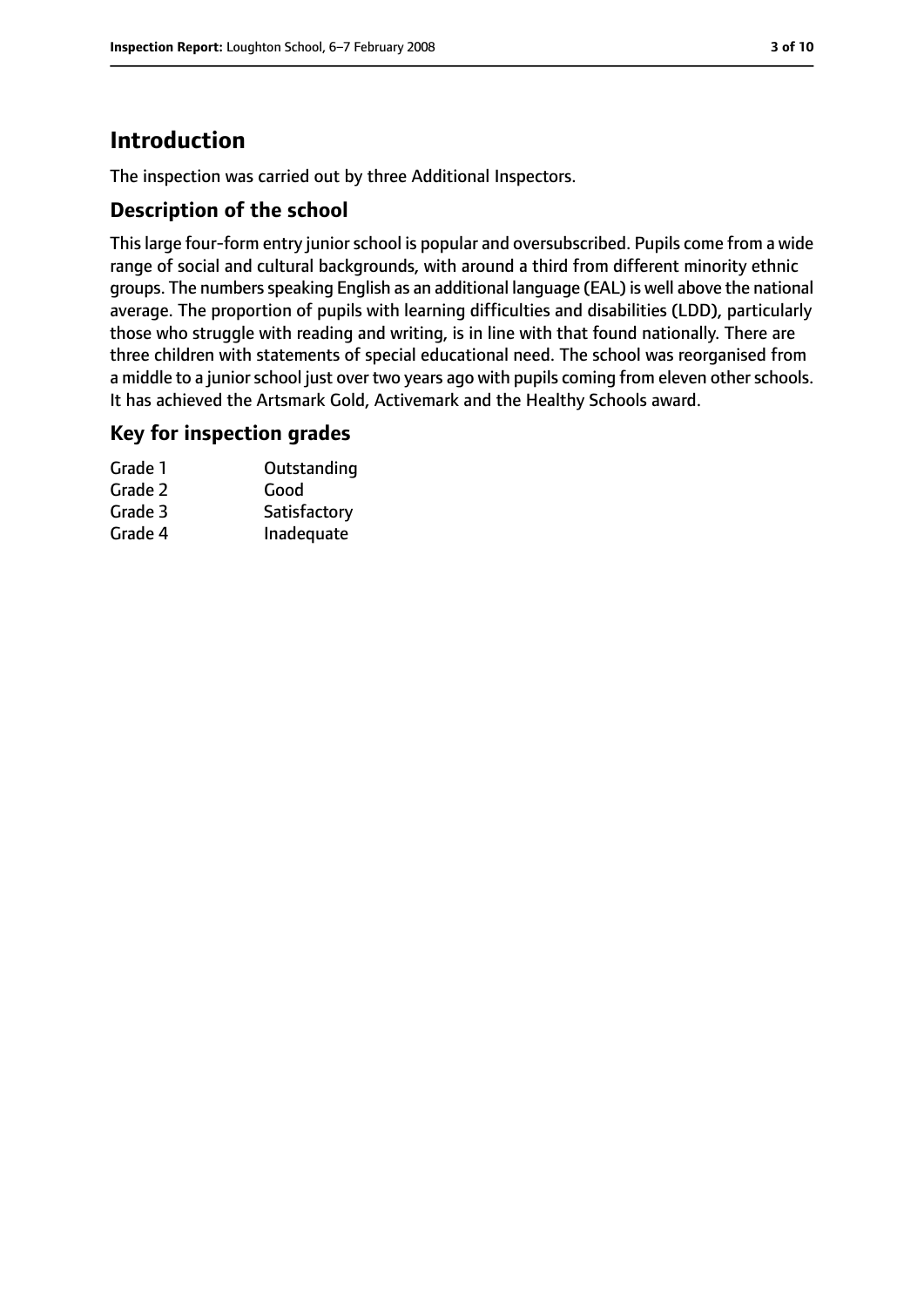# **Overall effectiveness of the school**

#### **Grade: 2**

Loughton provides a good quality of education for its pupils. Parents agree and are overwhelmingly positive in their views of the school. One parent, representing the views of many, said, 'The care and support that we have enjoyed as a family from the Loughton School Community are giving my children the aspirations and attitudes that I am sure will stay with them throughout their lives'.

The school has been through a period of great change. Good leadership and management at all levels have enabled it to meet these changes well. The headteacher and senior management team are ensuring that every child is welcomed and included in the school's activities whatever their backgrounds or abilities. This is illustrated effectively by one parent who wrote, 'We came to the UK two years ago and my child didn't know the ABC....but he can now join in and discuss a complex subject in different fields because of the school's efforts.'

Achievement is good. The progress made by pupils presents a very complex picture due to the changing nature of the school's intake and the high mobility since the school was reorganised. Standards last year were average in English, mathematics and science. These pupils did not start at the school until Year 4 and around two out of five joined during Years 5 and 6, often from abroad, with little or no English. Tracking data shows these pupils achieve well from their generally lower starting points because the school is good at supporting them and meeting their needs. For this reason, in spite of this good progress, standards are broadly average at the age of eleven. Subject leaders are constantly seeking ways to improve pupils' performance by acting as consultants to the year teams. The leaders of English and mathematics monitor their subjects well and use the information they gather to make useful contributions to school improvement. Other subject leaders do not yet have sufficient opportunities to monitor as rigorously the quality of learning across the year teams to ensure greater consistency in pupils' progress.

Pupils' achievement is good because important areas of the school's provision such as the quality of teaching and the curriculum are both good. Pupils make good progress during lessons because teachers have high expectations of how much they can achieve, and individuals have work well matched to their needs. However, teaching is not yet consistently good across all classes, which results in uneven progress. Learning is most effective when teachers give pupils opportunities to learn independently, use their initiative and think things out for themselves. This does not yet occur in all lessons.

Care, guidance and support are good and the pastoral aspects are outstanding. Pupils' are well cared for, feel secure and really enjoy their schooling. There are strong partnerships with the local community and with outside agencies to promote learners' well-being. The school is good at supporting the increasing numbers of pupils who are not fluent in English or find learning difficult. However, systems for tracking pupils' progress are complex, and are being simplified to make it easier for teachers to quickly identify any underachievement and deal with it. The school's good track record at adapting to change and their very clear view of what needs to be done next means that they have a good capacity for further improvement.

## **What the school should do to improve further**

■ Provide more opportunities for pupils of all abilities to learn independently and to use their initiative in order to sustain rapid progress.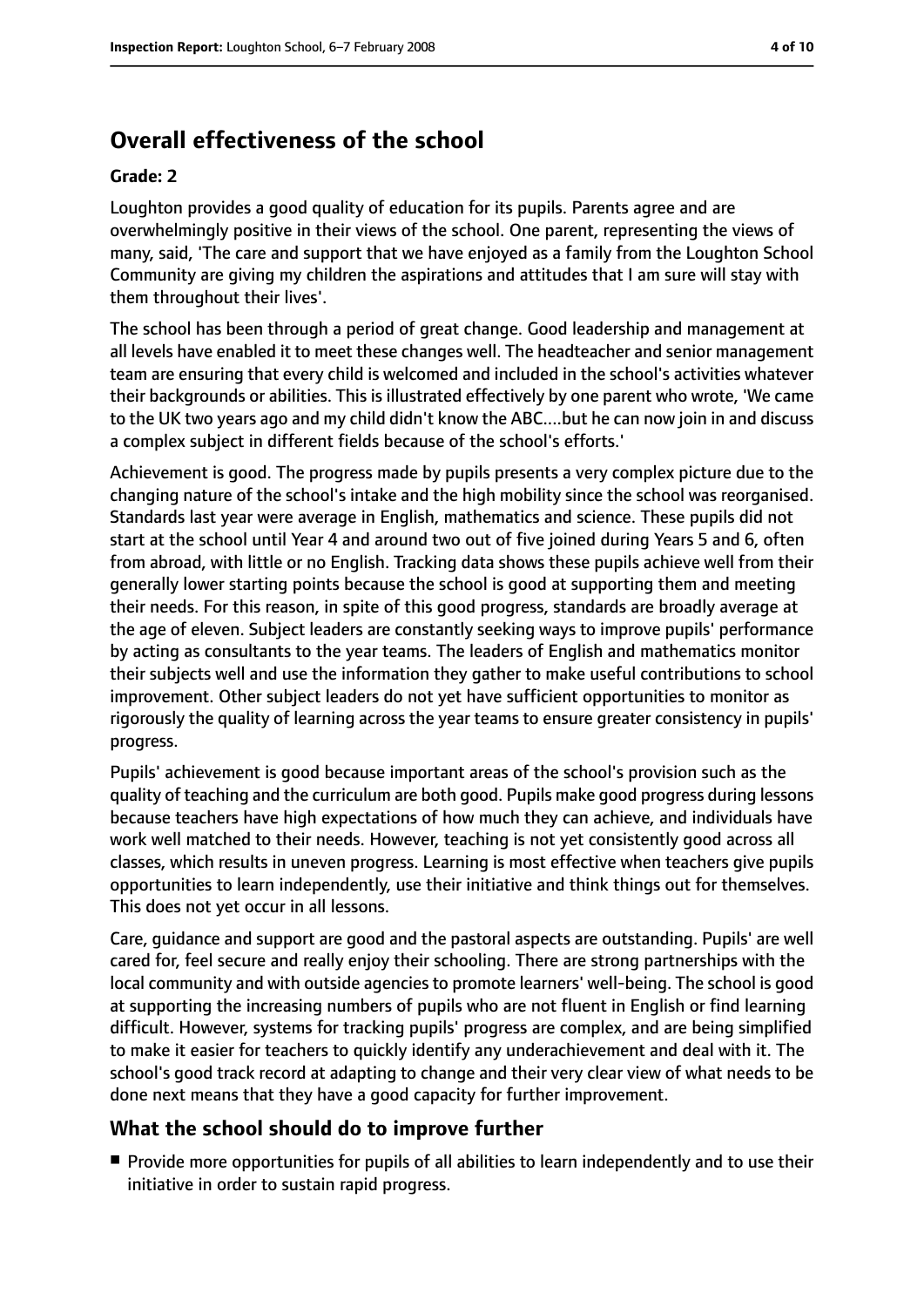$\blacksquare$  Ensure that subject leaders help improve pupils' progress by monitoring the quality of learning across the year teams with the same rigour as the leaders for English and mathematics.

## **Achievement and standards**

#### **Grade: 2**

Standards are broadly average in English, mathematics and science, but achievement is good. The school has been through a period of considerable change and the picture of the progress made by different groups is very complex because of this. Those older pupils, who do not start until the beginning of Year 4 or even later during Year 5 and 6, make good progress during their time at the school. Pupils from minority ethnic groups and those with learning difficulties and disabilities also make good progress and achieve well. This occurs because all of these groups receive very good quality help. The schools' monitoring data shows that younger pupils who started at the beginning of Year 3 are making good progress and attaining higher standards.

## **Personal development and well-being**

#### **Grade: 2**

Pupils' personal development, including their spiritual, moral, social and cultural development is good with some outstanding features. Pupils form good relationships with adults, and with each other, and have very positive attitudes to learning. Consequently, behaviour is extremely good and they attend very regularly. However, their ability to work independently and use their initiative are not as well developed. Pupils have an excellent awareness of the importance of healthy eating and staying safe and are able to discuss ideas about healthy lifestyles and diet with friends, teachers and parents. Members of the school council take their responsibilities seriously, including reviewing rules for using the playground at lunchtime, money raising for local and national charities and donating gifts to a local family refuge. Pupils quickly acquire skills in basic literacy, numeracy and information and communication technology (ICT). These, along with their positive attitudes, and their ability to work collaboratively prepares them well for later life and learning.

## **Quality of provision**

#### **Teaching and learning**

#### **Grade: 2**

Teaching is good and is reflected in the good progress pupils make. Lessons are carefully planned using assessment information well to guide the next steps of pupils' learning. This ensures that tasks are well matched to individual needs and underpins pupils' good progress. Teachers are responding well to the changing nature of the school's intake. For example, they make certain that pupils with little English understand exactly what they have to do, which helps them to keep up. They use highly effective ways of marking pupils' work which clearly indicates how well pupils are doing and how they can improve. However, there are inconsistencies. Tasks do not always challenge pupils sufficiently to explore their own ideas further or think things out for themselves. This slows their rate of progress, particularly for those who work quickly.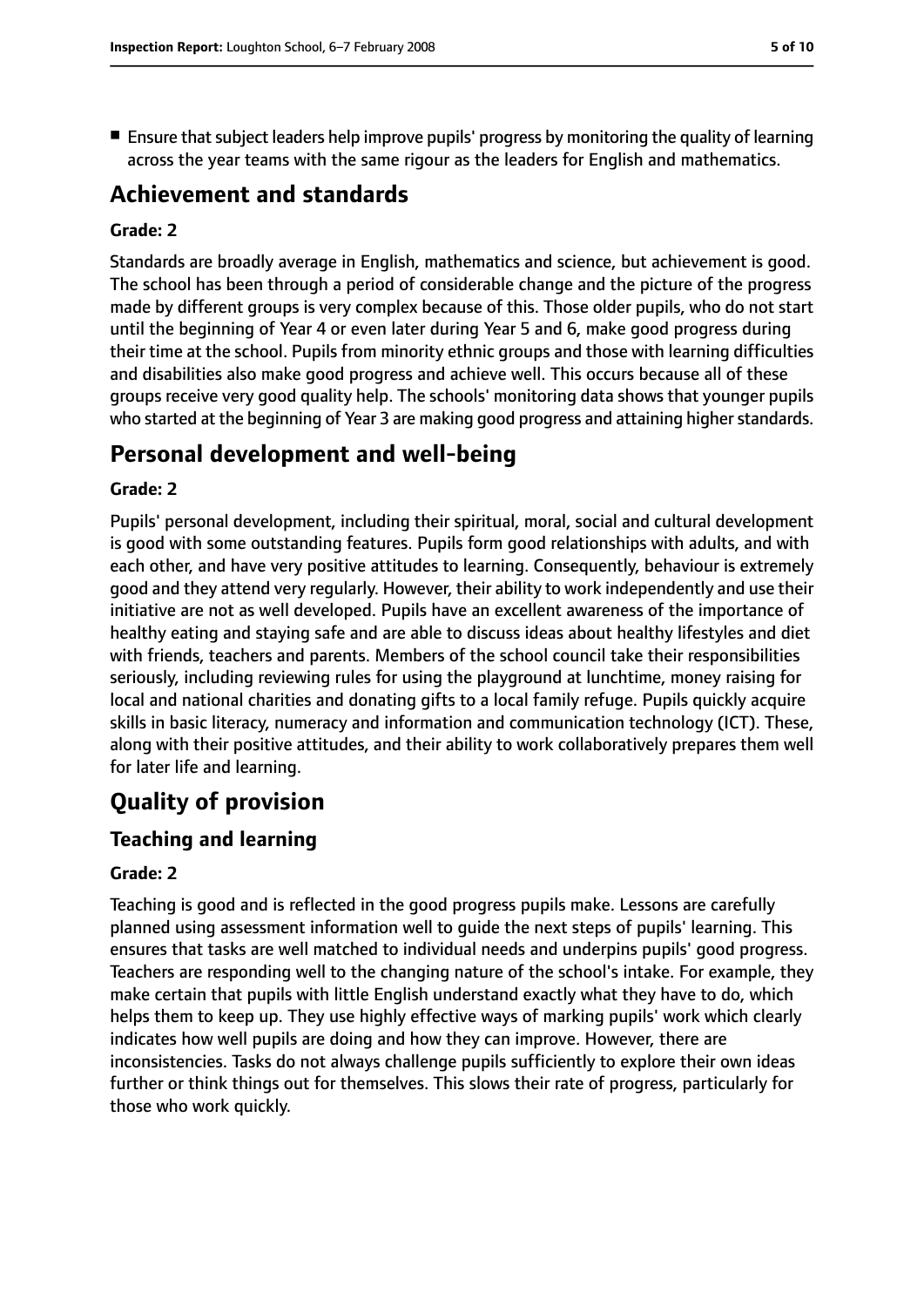## **Curriculum and other activities**

#### **Grade: 2**

The curriculum is of good quality with some outstanding features. Throughout the school, provision for the development of basic skillsis good and ensuresthat pupils make good progress. A particularly good feature is the way in which it meets the needs of pupils of with learning difficulties, particularly those who struggle with reading and writing, and those whose first language is not English. Another good element is the extremely good opportunities pupils have to participate in and enjoy a wide range of enrichment activities and after school clubs. Such experiences, together with learning in personal, social and health education, and the emphasis on staying safe and healthy, teach skills that contribute well to pupils' future economic well-being. Subjects are very often linked together thematically to make the tasks interesting and relevant. However, these plans do not always include enough opportunities for independent work.

#### **Care, guidance and support**

#### **Grade: 2**

Every child really does matter, and every effort is made to ensure that all pupils have equal access to all of the activities, including those who join the school late. Health and safety arrangements and child protection procedures are robust and reviewed regularly. Pupils have confidence in the staff and the school. They say they feel safe from bullying and know that adults will quickly deal with any worries or concerns. The school provides good academic guidance for its pupils and marking and feedback are very well used to help pupils understand exactly what they need to do to improve their work. The school works very hard to collect considerable amounts of data to track the performance of groups and individuals. Senior staff have introduced ways of making this less complicated so that teachers can quickly identify underachievement and do something about it.

## **Leadership and management**

#### **Grade: 2**

Good leadership and management have established a caring environment where all pupils are equally valued and achievement is celebrated. The senior leadership team are providing the reorganised school with energy and direction. The newly appointed year leaders are developing their roles well. They are responsible for monitoring and evaluating the quality of learning within their teams in consultation with the subject leaders. Subject leaders monitor the quality of learning across the school to ensure greater consistency in pupils' progress. This most effective monitoring occurs in English and mathematics. School review is both thorough and searching, and results in actions that are addressing any underachievement and accelerating progress. The chair of governors has a very good knowledge and understanding of the issues facing the school and governors are very involved in managing the school.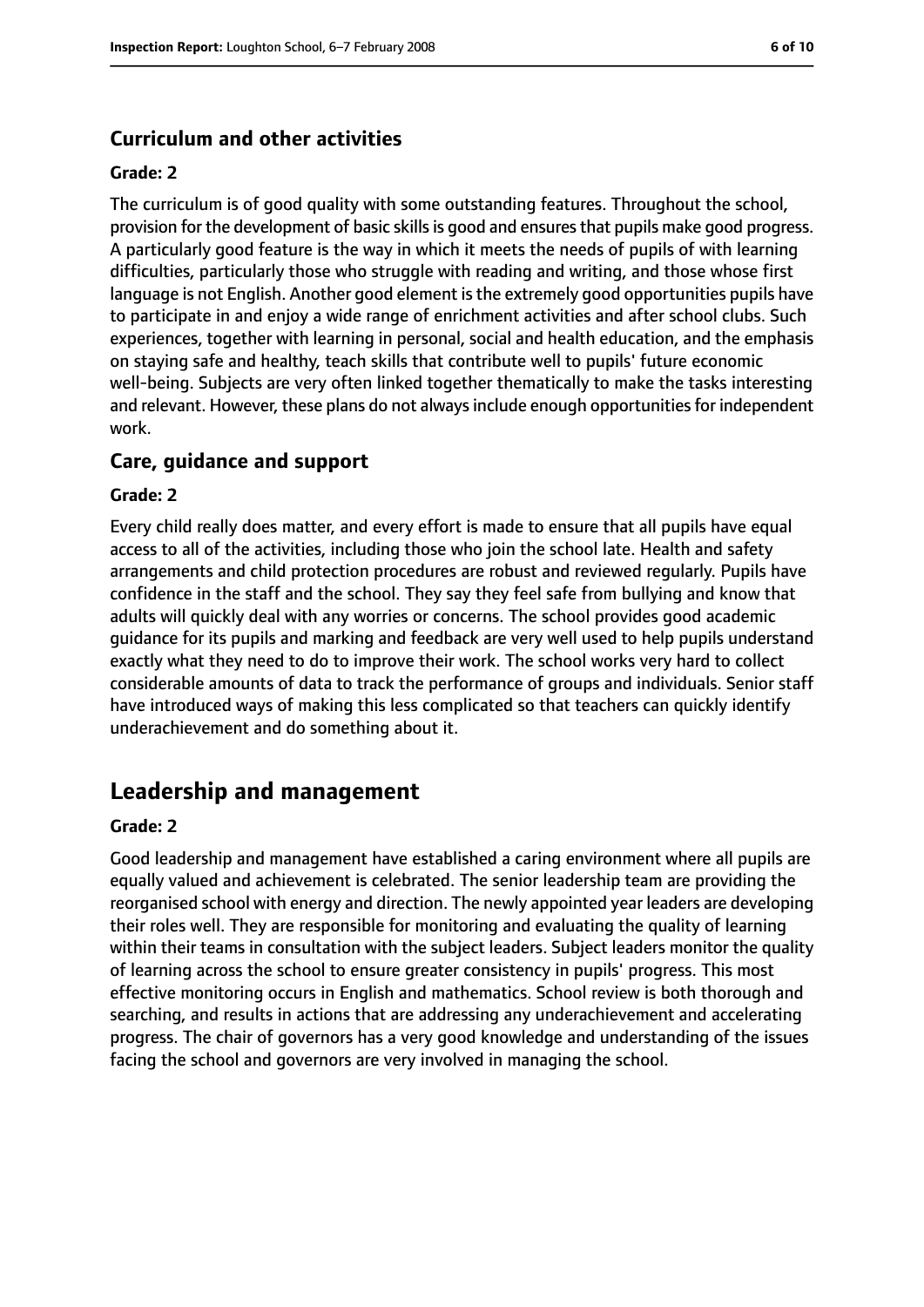**Any complaints about the inspection or the report should be made following the procedures set out in the guidance 'Complaints about school inspection', which is available from Ofsted's website: www.ofsted.gov.uk.**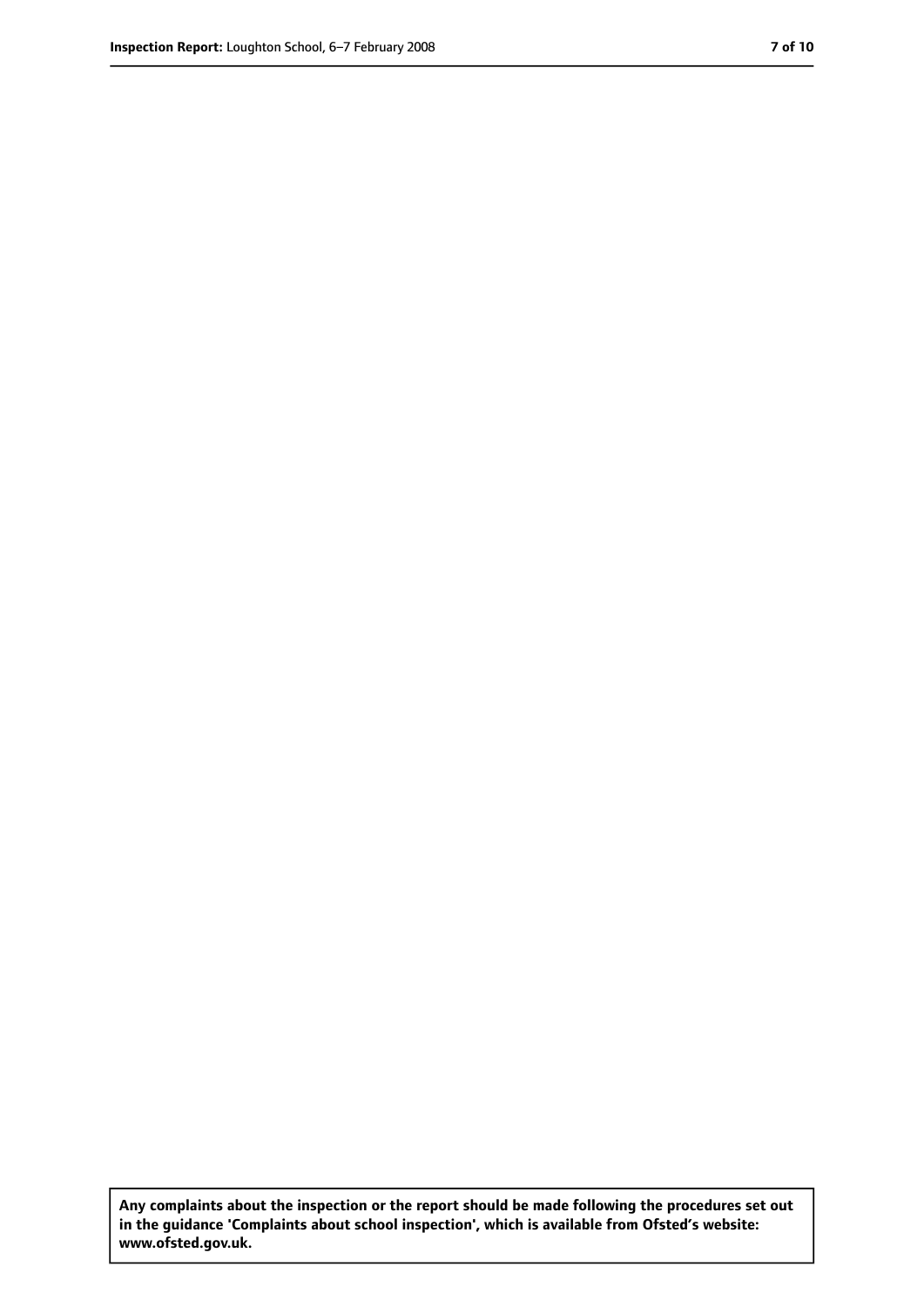#### **Annex A**

# **Inspection judgements**

| $^{\circ}$ Key to judgements: grade 1 is outstanding, grade 2 good, grade 3 satisfactory, and | <b>School</b>  |
|-----------------------------------------------------------------------------------------------|----------------|
| arade 4 inadeguate                                                                            | <b>Overall</b> |

## **Overall effectiveness**

| How effective, efficient and inclusive is the provision of education, integrated<br>care and any extended services in meeting the needs of learners? |     |
|------------------------------------------------------------------------------------------------------------------------------------------------------|-----|
| Effective steps have been taken to promote improvement since the last<br>inspection                                                                  | Yes |
| How well does the school work in partnership with others to promote learners'<br>well-being?                                                         |     |
| The capacity to make any necessary improvements                                                                                                      |     |

## **Achievement and standards**

| How well do learners achieve?                                                                               |  |
|-------------------------------------------------------------------------------------------------------------|--|
| The standards <sup>1</sup> reached by learners                                                              |  |
| How well learners make progress, taking account of any significant variations between<br>groups of learners |  |
| How well learners with learning difficulties and disabilities make progress                                 |  |

## **Personal development and well-being**

| How good is the overall personal development and well-being of the<br>learners?                                  |  |
|------------------------------------------------------------------------------------------------------------------|--|
| The extent of learners' spiritual, moral, social and cultural development                                        |  |
| The extent to which learners adopt healthy lifestyles                                                            |  |
| The extent to which learners adopt safe practices                                                                |  |
| How well learners enjoy their education                                                                          |  |
| The attendance of learners                                                                                       |  |
| The behaviour of learners                                                                                        |  |
| The extent to which learners make a positive contribution to the community                                       |  |
| How well learners develop workplace and other skills that will contribute to<br>their future economic well-being |  |

## **The quality of provision**

| How effective are teaching and learning in meeting the full range of the<br>learners' needs?                     |  |
|------------------------------------------------------------------------------------------------------------------|--|
| How well do the curriculum and other activities meet the range of needs<br>$^{\rm t}$ and interests of learners? |  |
| How well are learners cared for, guided and supported?                                                           |  |

 $^1$  Grade 1 - Exceptionally and consistently high; Grade 2 - Generally above average with none significantly below average; Grade 3 - Broadly average to below average; Grade 4 - Exceptionally low.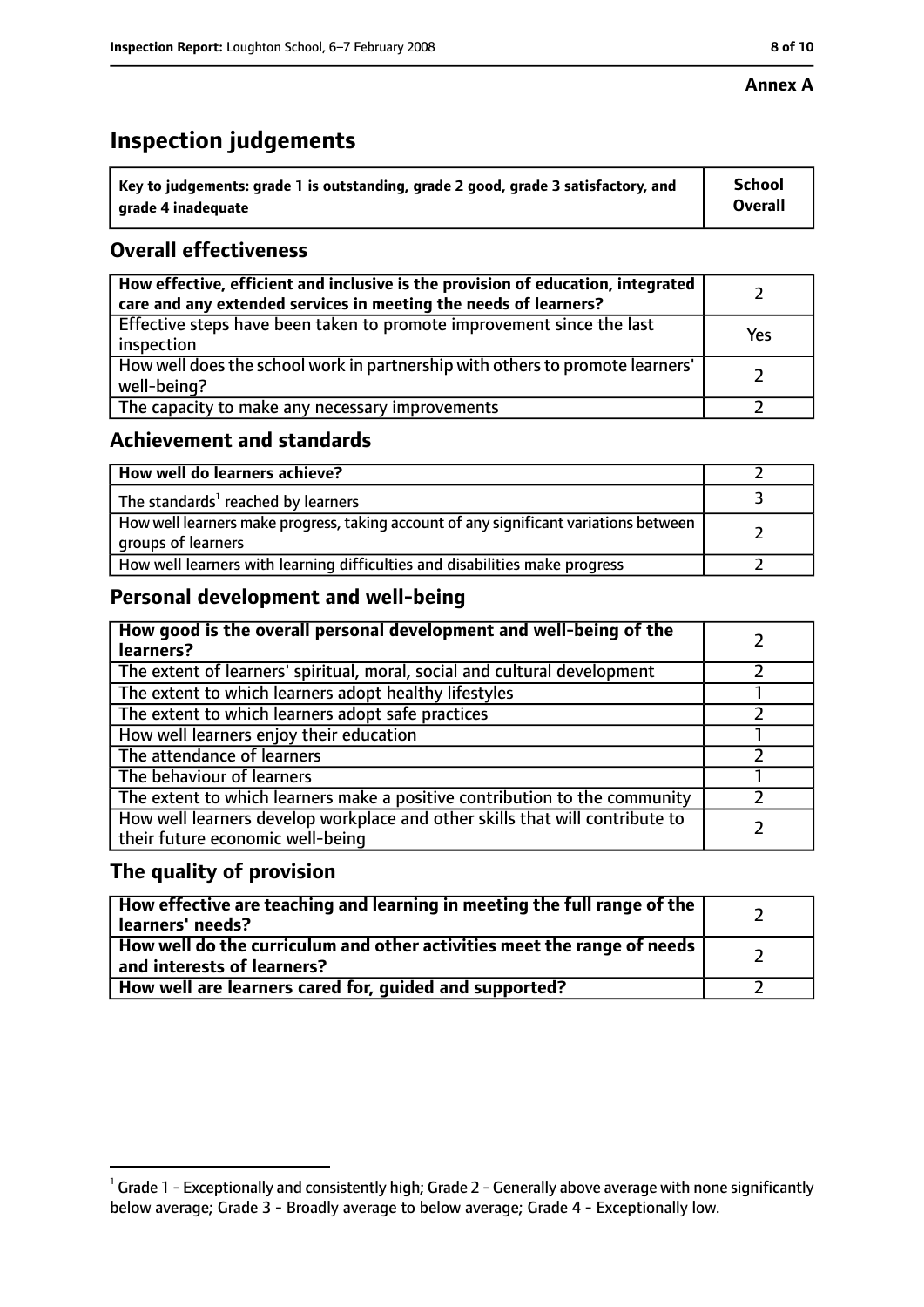# **Leadership and management**

| How effective are leadership and management in raising achievement<br>and supporting all learners?                                              |     |
|-------------------------------------------------------------------------------------------------------------------------------------------------|-----|
| How effectively leaders and managers at all levels set clear direction leading<br>to improvement and promote high quality of care and education |     |
| How effectively leaders and managers use challenging targets to raise standards                                                                 |     |
| The effectiveness of the school's self-evaluation                                                                                               |     |
| How well equality of opportunity is promoted and discrimination tackled so<br>that all learners achieve as well as they can                     |     |
| How effectively and efficiently resources, including staff, are deployed to<br>achieve value for money                                          |     |
| The extent to which governors and other supervisory boards discharge their<br>responsibilities                                                  |     |
| Do procedures for safequarding learners meet current government<br>requirements?                                                                | Yes |
| Does this school require special measures?                                                                                                      | No  |
| Does this school require a notice to improve?                                                                                                   | No  |